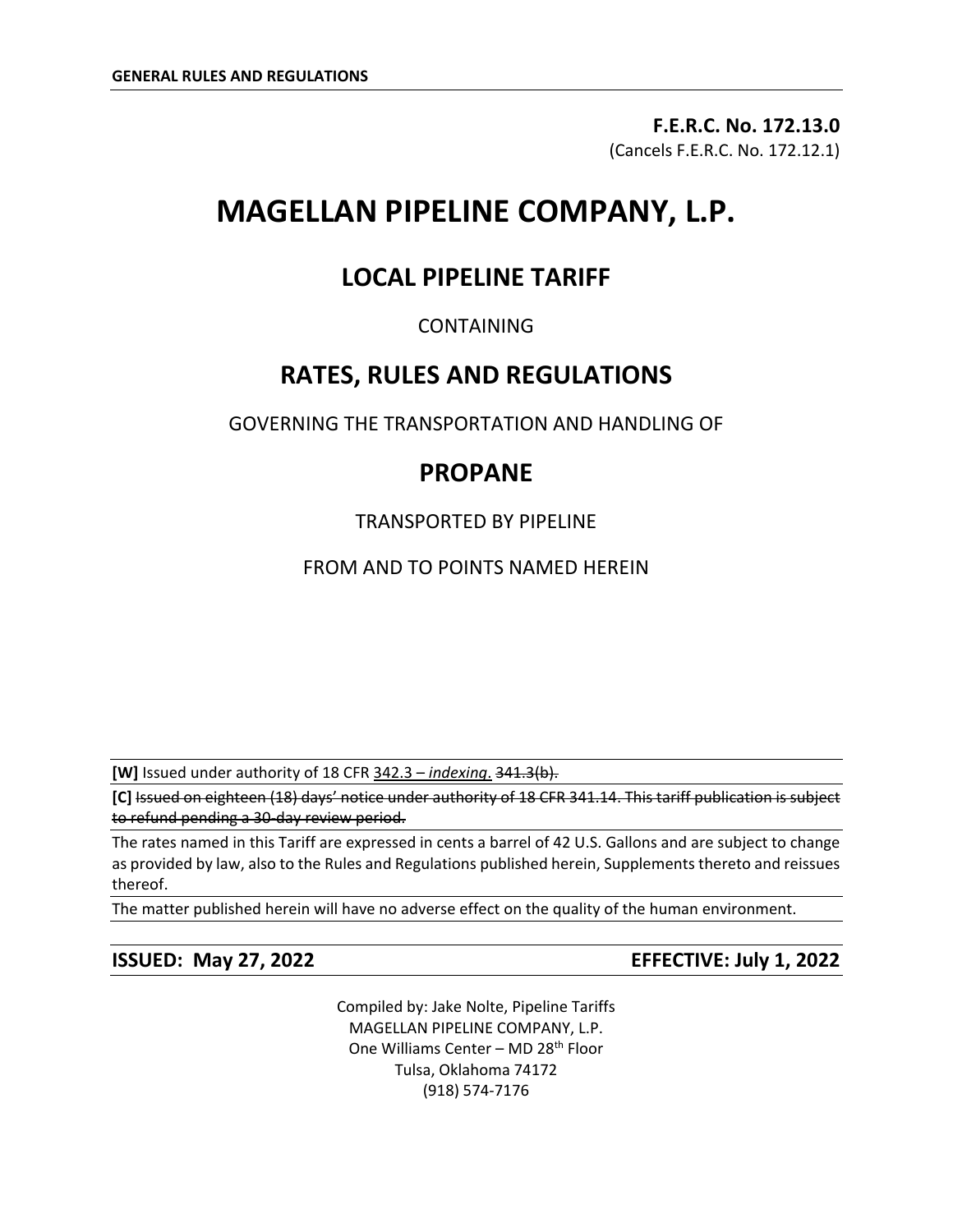#### **GENERAL APPLICATION OF TARIFF**

Propane will be transported through Carrier's facilities only as provided in these rules and regulations.

#### **COMMODITY DESCRIPTION AND MEASUREMENT**

#### **ITEM 5 – PROPANE DEFINED**

**"Propane"** as used herein means Propane that meets the specifications issued by the originating Carrier. Such specifications may be modified from time to time.

#### **ITEM 10 - PROPANE ACCEPTANCE SPECIFICATIONS**

Propane shall be accepted for transportation only when such Propane meets all required specifications as uniformly established by the Carrier. Carrier may sample and test shipment prior to acceptance and in the event of variance between Consignor's and Carrier's tests, the latter shall prevail.

#### **ITEM 15 –DEFINITIONS**

**"Barrel"** means forty-two (42) United States gallons at sixty (60) degrees Fahrenheit.

**"Carrier"** means and refers to Magellan Pipeline Company, L.P.

**"Consignee"** means and refers to the party having ownership of Propane transferred to them.

**"Consignor"** means the party which tendered Propane to Carrier.

**"Destination"** means the facility of Carrier at which Carrier delivers Propane out of Carrier's pipeline and/or terminal not owned by MPL to which Propane is delivered from Carrier's pipeline.

**"Inventory Owner"** means the party, either Shipper or Consignee, holding title to Propane in Carrier's system.

**"Open Stock Status"** means that a Shipper may withdraw at a Carrier Destination the same quantity of Propane which Carrier is receiving at a Carrier Origin from Shipper on the same day if both Shipper's and Carrier's inventories are sufficient as stated in Item 85.

**"Origin"** means the facility of Carrier at which Carrier receives Propane into Carrier's pipeline.

**"Propane"** means the commodities more specifically defined in Item 5 and meeting the specifications referenced in Item 10.

**"Shipper"** means the party who contracts with the Carrier for transportation of Propane pursuant to the terms of this tariff.

**"Tender"** means an offer by a Shipper to a Carrier of a stated quantity of Propane from a specified Origin or Origins to a specified Destination or Destinations pursuant to the terms of this tariff.

#### PRESHIPMENT REQUIREMENTS AND PROCEDURES

# **ITEM 20 - PRORATION OF PIPELINE CAPACITY**

When the total volume of the various commodities offered for shipment on Carrier's system, in accordance with the procedures for scheduling of shipments, is greater than can be transported within the period covered by such schedules, commodities offered by each Shipper for transportation will be transported in such quantities and at such times, to the limit of Carrier's normal operating capacity, so as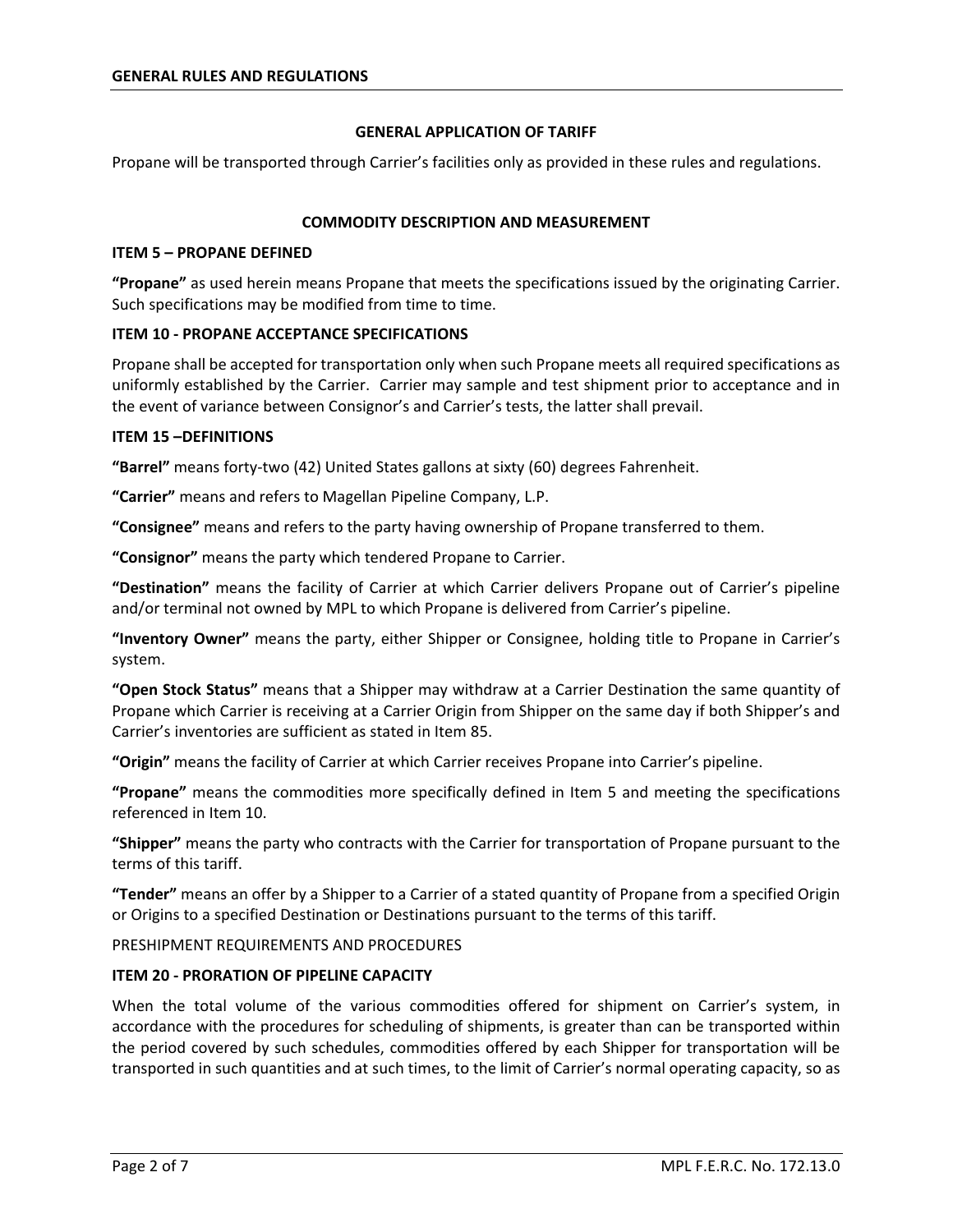to avoid unjust discrimination or undue preference among Shippers and to fulfill requirements of governmental agencies.

# **ITEM 25 - ACCEPTANCE FREE FROM LIENS AND CHARGES**

The Carrier shall have the right to reject any Propane when tendered for shipment, which may be involved in litigation, the title of which may be in dispute or which may be encumbered by lien or charge of any kind. Further, Carrier may require of the Consignor proof of his perfect and unencumbered title or a satisfactory indemnity bond.

# **ITEM 30 - FACILITIES REQUIRED AT ORIGIN AND DESTINATION**

(A) Carrier will provide such facilities at the Origin, as it deems necessary for the operation of the pipeline. Shipments will be accepted for transportation hereunder when Shipper has provided facilities, satisfactory to Carrier, capable of delivering Propane into the Origin at pressures and at flow pumping rates required by Carrier.

(B) Shippers shall furnish the necessary means to promptly receive Propane as they arrive at the Destinations.

# **ITEM 35 - PAYMENT OF TRANSPORTATION AND OTHER CHARGES**

The transportation and all other applicable lawful charges accruing on Propane accepted for transportation shall be paid before the release of Propane from the custody of the Carrier. If required, all such applicable charges shall be prepaid at point of Origin. Propane accepted for transportation shall be subject to a lien for all applicable current and antecedent lawful charges. Shippers Propane will be made unavailable for delivery until such charges are paid.

If such charges are not paid by the due date stated on the invoice, Carrier shall have the right to assess finance charges on the entire past due balance (including principal and accumulated but unpaid finance charges) until paid in full at the rate equal to one hundred twenty-five percent (125%) of the prime rate of interest charged by Citibank N.A., New York, New York as of the due date or the maximum finance charge rate allowed by law, whichever is less.

If the Propane remains in Carrier's custody more than thirty (30) days after the notice of delivery by Carrier, Carrier shall have the right to sell the Propane at a public or private sale in a commercially reasonable manner to collect such charges.

Carrier reserves the right to set-off any such charges against any monies owed to Shipper by Carrier or any Propane of Shipper in Carrier's custody.

# **ITEM 40 – TAX REGISTRATION**

Consignors and Consignees shall be required to provide proof of registration with or tax exemption from the appropriate Federal and/or State tax authorities related to the collection and payment of fuels excise tax or other similar taxes, levies, or assessments. Failure of the Consignor and Consignee to do so shall not relieve the Consignor or Consignee from the obligation to pay any such tax, levy, or assessment. Any tax, levy, assessment, or other charge imposed by such authority against Carrier as the result of such failure shall be collected by Carrier under the provisions of Item 35.

# **ITEM 45 – MEASUREMENT, VOLUME CORRECTIONS AND TENDER DEDUCTIONS**

Propane will be measured on the basis of volume corrections for temperature from observed temperature to 60 degrees Fahrenheit and on the basis of volume correction for pressure from observed pressures to equilibrium vapor pressure at 60 degrees Fahrenheit. Propane shall be measured by Carrier on receipt and delivery.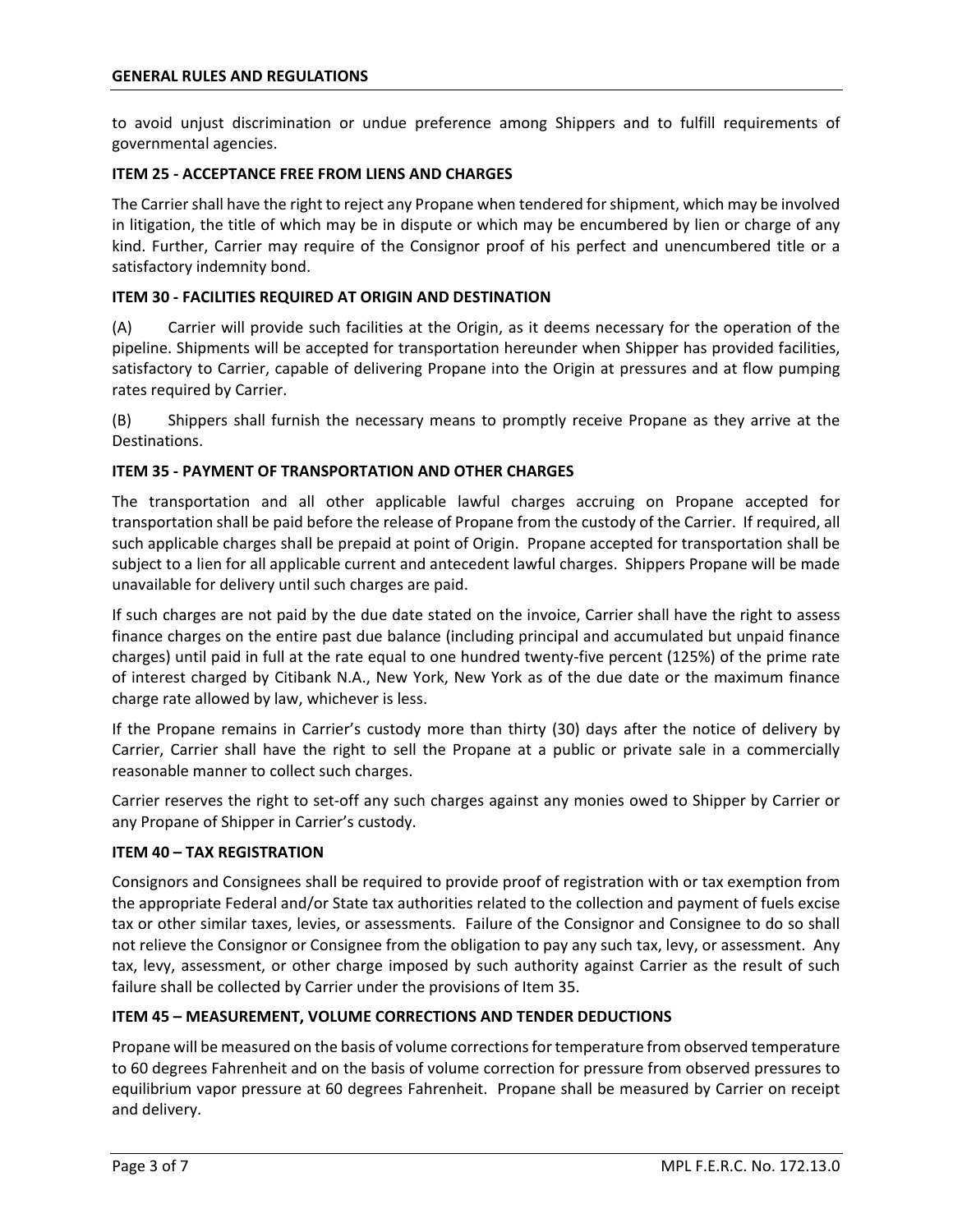A tender deduction of one-fourth (¼) of one percent (1%) by volume will be made on the quantity of Propane accepted for transportation from all Origins.

# **ITEM 50 - PIPEAGE CONTRACTS REQUIRED**

Separate pipeage contracts in accord with this tariff and these regulations covering further details may be required by the Carrier before any duty of transportation shall arise.

# **ITEM 55 - SCHEDULING OF SHIPMENTS**

Propane shall be accepted for transportation at such time and in such quantities as scheduled by Carrier. Such schedules may be modified from time to time in the manner and to the extent reasonably desirable to facilitate the efficient and economical use and operation of the Carrier's facilities and to reasonably accommodate Consignor's needs for transportation.

#### **ITEM 60 - COMMODITY**

Carrier is engaged in the transportation of Propane specified and described in Item 5. No Propane will be received for transportation except good merchantable Propane of substantially the same kind and quality as that being currently transported through the same facilities for other Shippers. Shipper warrants to Carrier that any Propane tendered to Carrier conforms with the specifications for such Propane and is merchantable. Propane of substantially different grade or quality will be transported only in such quantities and upon such terms and conditions as Carrier and Shipper may agree.

# **TRANSPORTATION SERVICES AND RELATED REQUIREMENTS**

# **ITEM 65 - MINIMUM SHIPMENT**

A shipment of 25,000 Barrels or more of Propane only shall be accepted for transportation from one Consignor; however, any quantity of barrelage of Propane shall be accepted for transportation at Origin from one Consignor subject to delay until Carrier has accumulated 25,000 Barrels of Propane from the same or other Consignors. To the extent reasonably desirable to facilitate the efficient and economical use and operation of the Carrier's facilities, and to reasonably accommodate Shippers need for transportation, Carrier may move smaller batches from time to time.

# **ITEM 75 - APPLICATION OF RATES TO INTERMEDIATE POINTS**

Propane accepted for transportation to any point on Carrier's pipeline not named in this tariff, but which is intermediate to a point to which rates are published, will be assessed the rate in effect to the next more distant point published in the tariff.

#### **ITEM 80 - IDENTITY OF SHIPMENT**

Carrier will not maintain identity of Propane shipments but will deliver from its common stream.

# **ITEM 120 - CHARGES FOR SPILL COMPENSATION ACTS AND REGULATIONS**

In addition to the transportation charges and all other charges accruing on Propane accepted for transportation, a per Barrel charge will be assessed and collected in the amount of any tax, fee, or other charge levied against Carrier in connection with such Propane pursuant to any federal, state, or local act or regulation which levies a tax, fee, or other charge on the receipt, delivery, transfer, or transportation of such Propane within their jurisdiction for the purpose of creating a fund for the prevention, containment, clean up, and/or removal of spills and/or reimbursement of persons sustaining such costs or losses therefrom.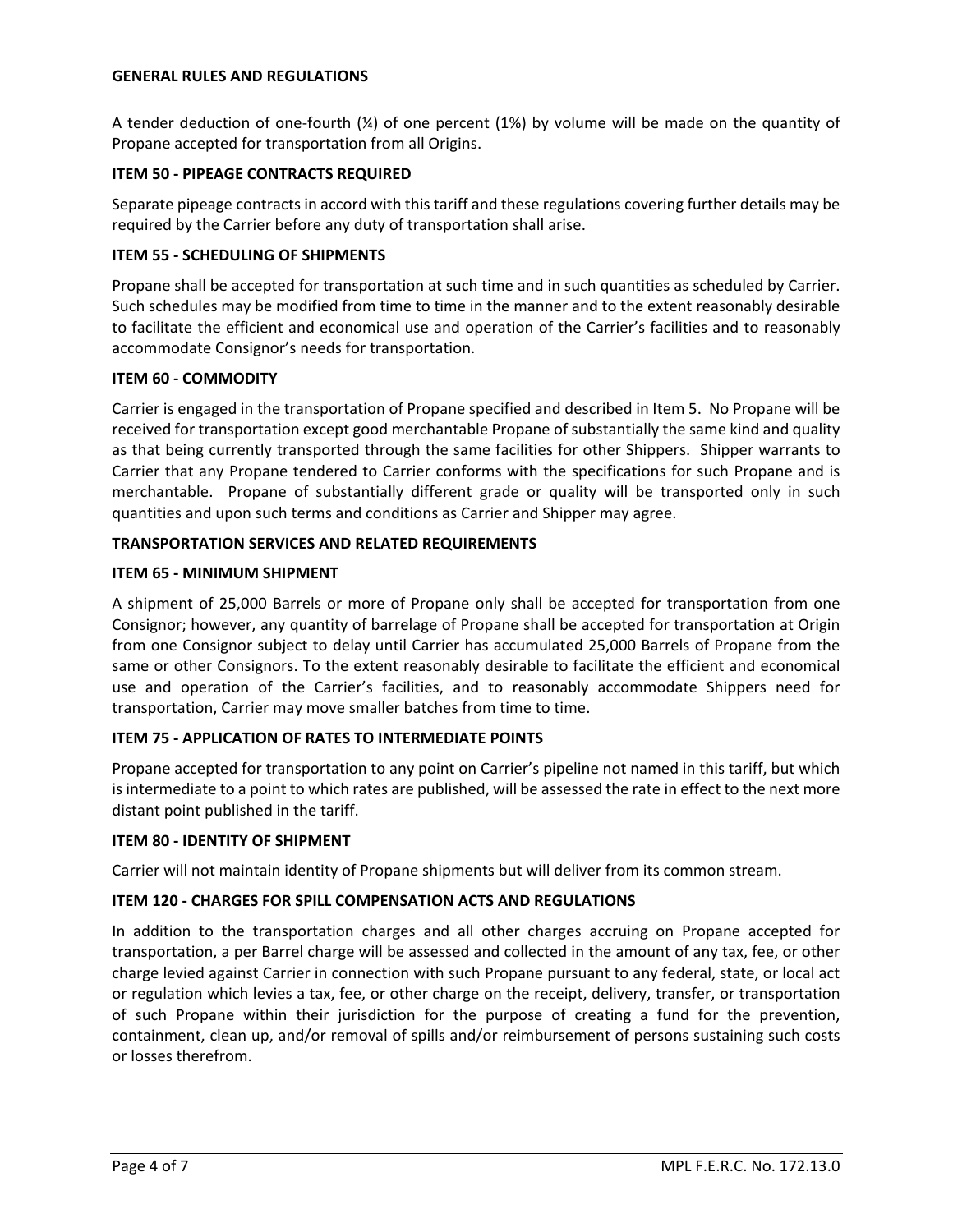#### **ITEM 125 – COMMUNICATIONS FACILITIES**

Shippers may use Carrier's private communication facilities for messages incident to their shipments. Carrier will not be liable for non-delivery of messages or for errors or delays in transmission or interruption of such service.

#### **LIABILITY AND CLAIM SETTLEMENT**

#### **ITEM 130 - DUTY OF CARRIER**

The Carrier shall transport and deliver into terminal facilities at Destination with reasonable diligence, the quantity of Propane accepted for transportation.

#### **ITEM 135 - LIABILITY OF CARRIER**

The Carrier shall not be liable for any delay in transportation or loss of Propane caused by acts of God; storm, flood, extreme weather, fire, explosion; war, invasion, hostilities, rebellion, insurrection, riots; strikes, picketing or other labor stoppages, whether of Carrier's employees or otherwise; electrical or electronic failure or malfunction; communications failure or malfunction; computer hardware and/or software failure, malfunction; or inaccuracy; breakage or accident to machinery or equipment; proration; temporary restraining orders, injunctions, or compliance orders issued by courts or governmental agencies; seizure or destruction under quarantine or customs regulations, or confiscation by order of any government or public authority, or risks of contraband or illegal transportation or trade; or any cause not due to fault or negligence or any cause reasonably beyond the control of Carrier. In the event of such loss, each owner shall bear the loss in the same proportion as its share of the total quantity of the kind of Propane involved in the loss in the custody of the Carrier at the time of such loss. Each owner shall be entitled to receive only so much of its share remaining after its due proportion of the loss is deducted. The Carrier shall compute the quantities of loss and shall prepare and submit a statement to the owners showing the apportionment of the loss among the owners involved.

Carrier will transport and deliver Propane with reasonable diligence and dispatch, but will not be liable for delays in transportation of Propane to a particular market.

The Carrier shall not be liable for discoloration, contamination or deterioration of Propane transported unless such discoloration, contamination or deterioration results from the negligence of the Carrier. In the event of such damage, each owner's share of the damaged Propane shall be in the same proportion as its share of the total quantity of shipments involved and each such owner shall be allocated only its proportionate share of damaged Propane.

# **ITEM 135 - LIABILITY OF CARRIER (CONTINUED)**

Carrier agrees to indemnify, hold harmless and defend Consignor from and against any and all claims (whether death, personal injury or damage to property) and liabilities, other than consequential damages or lost profits, (including costs of attorney's fees in defending any claims or lawsuits arising solely out of this indemnity or enforcing the terms of this indemnity) arising out of the Carrier's failure to inject the odorant in accordance with the terms of this tariff. Consignor agrees to indemnify, hold harmless and defend Carrier from and against any and all claims (whether death, personal injury or damage to property) and liabilities, other than consequential damages or lost profits, (including costs of attorney's fees in defending any claims or lawsuits arising out of this indemnity or enforcing the terms of this indemnity) based on or arising out of the selection or use of ethyl mercaptan or other odorant designated by Consignor, and any claim, whether based in contract, tort or strict liability, against Carrier for product liability (including any claim that the odorant is a defective product) or breach of warranty.

The rights and obligation of this item of the tariff shall be governed by the laws of the State of Oklahoma.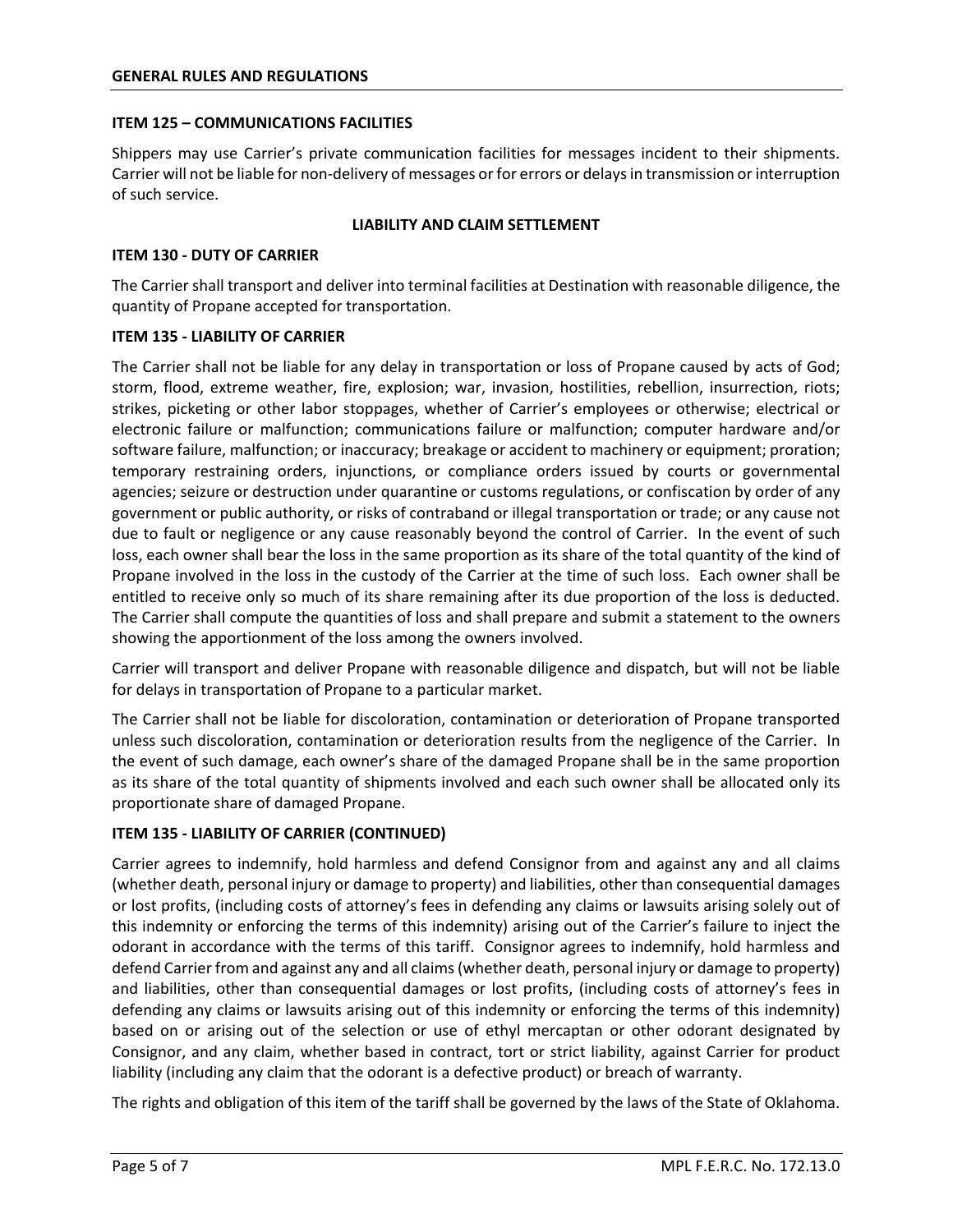#### **ITEM 140 – CLAIMS: TIME FOR FILING**

Claim for any delay, damage to, loss of or liability with respect to Propane must be made in writing to the Carrier within nine (9) months after delivery from the Carrier's facilities of the shipment involved at the Destination to which such shipment was consigned, or in case of failure by Carrier to deliver, then within nine (9) months after the date upon which delivery would have reasonably been completed by Carrier. Such written claim, as aforesaid, shall be a condition precedent to any suit.

Suit for any delay, damage to, loss of or liability with respect to Propane shall be instituted within two (2) years and one (1) day after notice in writing is given by the Carrier to the claimant that the Carrier has disallowed the claim or any part thereof specified in the notice.

Claims or suits for delay, damage to loss of or liability with respect to Propane not filed or instituted in accordance with the foregoing provisions will be deemed to have been waived and released by the applicable Shipper or Inventory Owner, will not be paid and Carrier will not be liable.